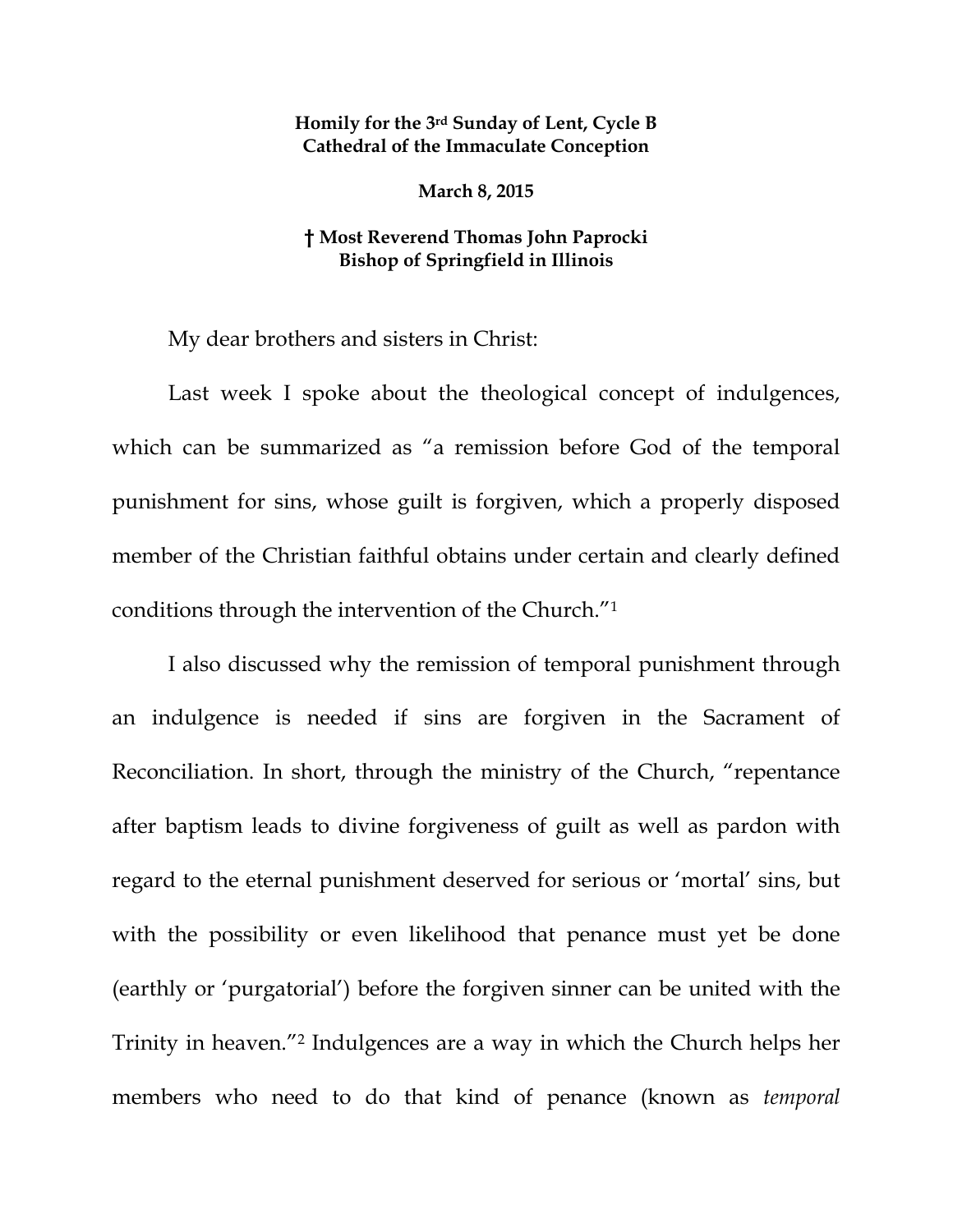*punishment*). Thus, in the Sacrament of Reconciliation, when the priest imposes a sacramental penance that also happens to be enriched with an indulgence, the penitent who performs that work "can at the same time both satisfy the penance and gain an indulgence."3

Why am I spending so much time talking about indulgences? Because one of my chief responsibilities as your bishop is to help you get to heaven, and indulgences are a means to help you achieve your heavenly goal. So today I will discuss the "certain and clearly defined conditions" for obtaining an indulgence.

The English translation of the *Manual of Indulgences* published in 2006 states that in order to gain indulgences, "one must be baptized, not excommunicated, and in the state of grace at least at the completion of the prescribed works" and have at least the general intention of receiving them and fulfill the prescribed works "at the stated time and in due fashion, according to the sense of the grant."4

In the following description of the conditions for obtaining an indulgence, you will hear reference to "partial" and "plenary" indulgences. "An indulgence is partial or plenary according to whether it removes either part or all of the temporal punishment due to sin."5 The faithful can gain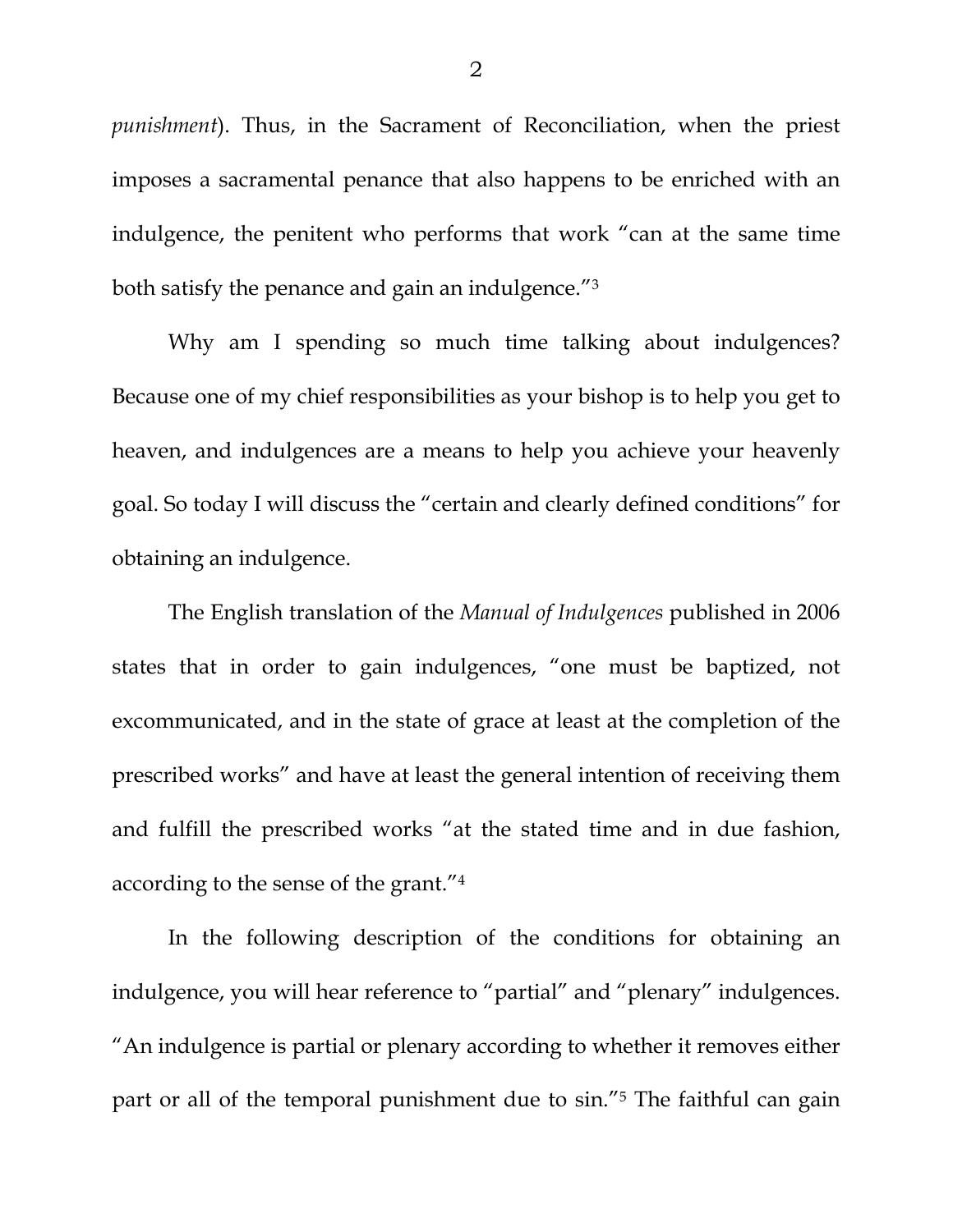partial or plenary indulgences for themselves or apply them for the dead by way of intercessory prayer.6

A plenary indulgence can be acquired only once in the course of a day; a partial indulgence can be acquired multiple times. However, the faithful "can obtain the plenary indulgence *at the hour of death*, even if they have already gained one on the same day."7

In order to obtain a partial indulgence, one must at least have the interior disposition of a contrite heart.8 Traditionally, a contrite heart is expressed by a prayer called an Act of Contrition.

Three conditions must be fulfilled in order to gain a plenary indulgence: sacramental confession, Eucharistic Communion, and prayer for the intention of the Pope.9 "A single sacramental confession suffices for gaining several plenary indulgences" (that is, spread over several days); "but Holy Communion must be received and prayer for the intention of the Holy Father must be recited for the gaining of each plenary indulgence."10

"The three conditions [sacramental confession, Eucharistic Communion, and prayer for the intention of the Pope] may be fulfilled several days before or after the performance of the prescribed work; it is, however, fitting that Communion be received and the prayer for the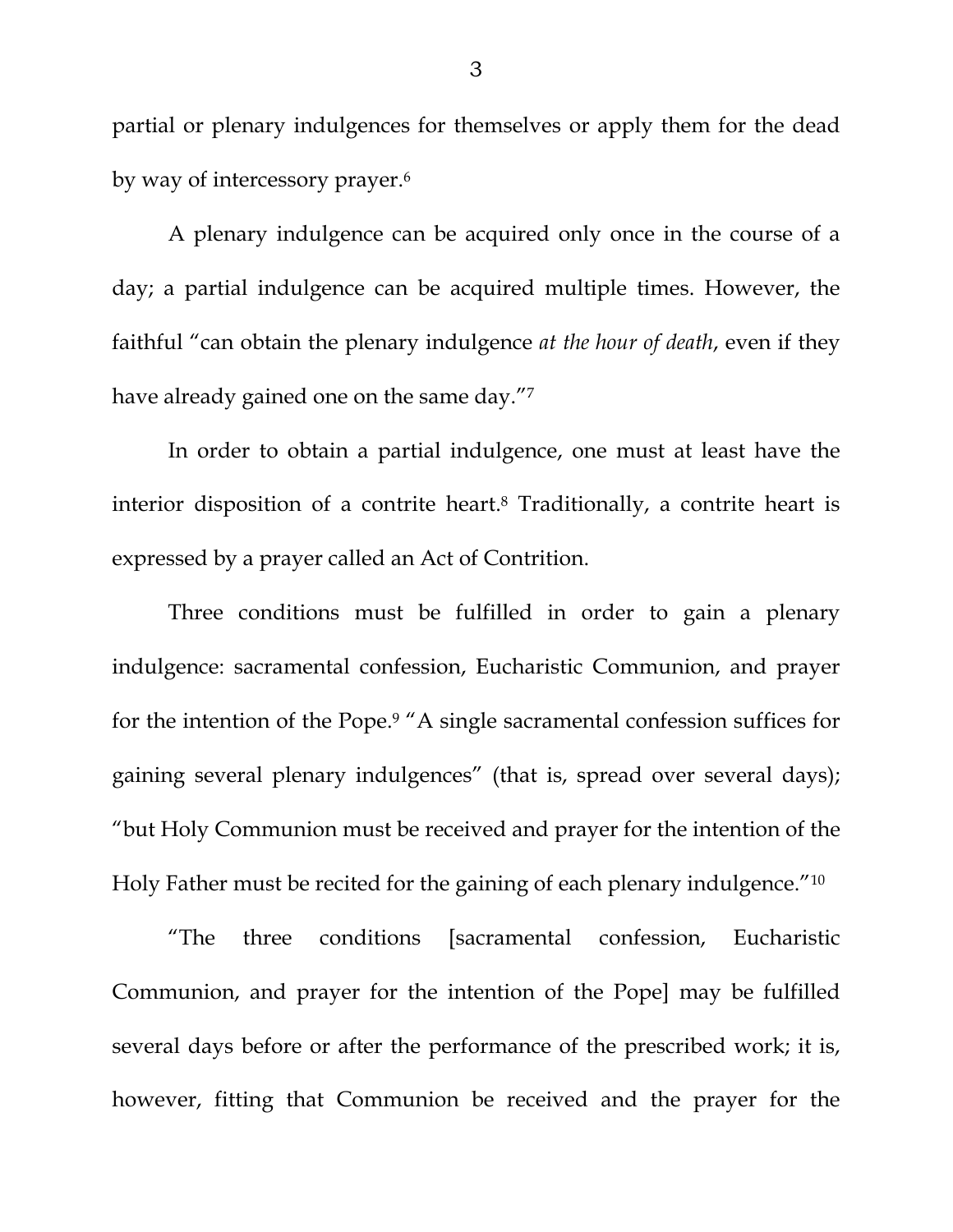intention of the Holy Father be said on the same day the work is performed."11

"The condition of praying for the Holy Father is satisfied by reciting one Our Father and one Hail Mary; nevertheless, one has the option of reciting any other prayer according to individual piety and devotion," as long as such prayer is recited for the intention of the Holy Father.<sup>12</sup>

In addition, one must exclude all attachment to sin, even venial sin, in order to obtain a plenary indulgence.13 This means that the disposition of the penitent must exclude "even the slightest affection for what is even venially sinful" in order to receive remission of "*all* temporal punishment" due to sin.14 This requirement for the penitent to be detached even from minor sins is a safeguard against indulgences being viewed in a superstitious way with the expectation the punishment due to sin will be remitted automatically by the performance of some ritual act regardless of the interior attitude of the penitent. "If the full disposition is lacking, or if the work and the three prescribed conditions are not fulfilled . . . the indulgence will be only partial."15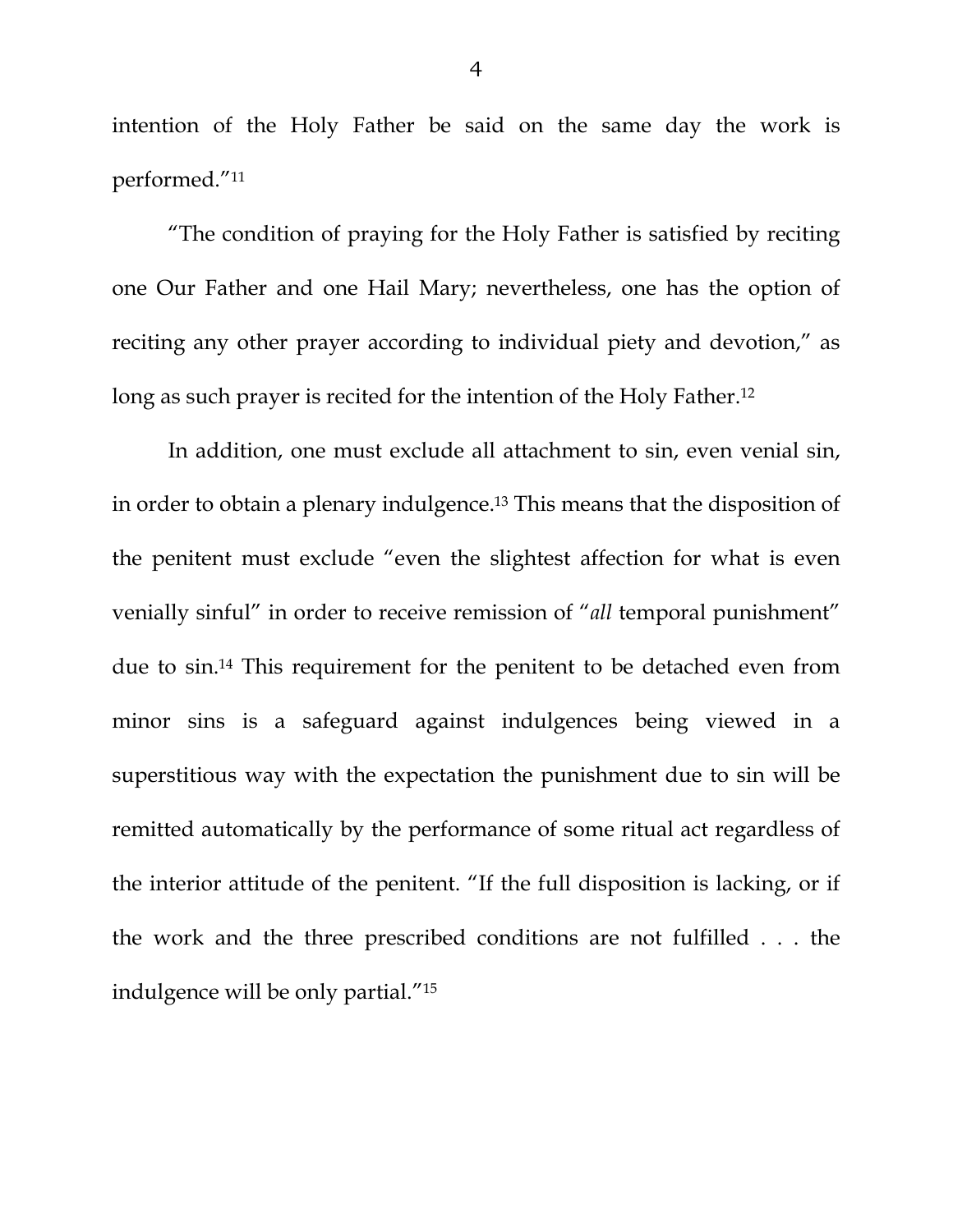Throughout this discussion of the conditions for obtaining an indulgence are references to the works to be performed, so let's take a look at those.

The faithful can acquire an indulgence if they devoutly use properly blessed pious objects, such as a crucifix or cross, rosary, scapular, or medal.16 The work prescribed for acquiring a plenary indulgence connected with a church or oratory consists of a devout visit during which an Our Father and the Creed are recited, unless other directives have been laid down in a particular case.17

There are "four general concessions by which the Christian faithful are encouraged to infuse with a Christian spirit all the actions that go to make up their daily lives and to strive in the ordering of their lives towards the perfection of charity."18 They are as follows:

1. A partial indulgence is granted to the Christian faithful who, while carrying out their duties and enduring the hardships of life, raise their minds in humble trust to God and make, at least mentally, some pious invocation.19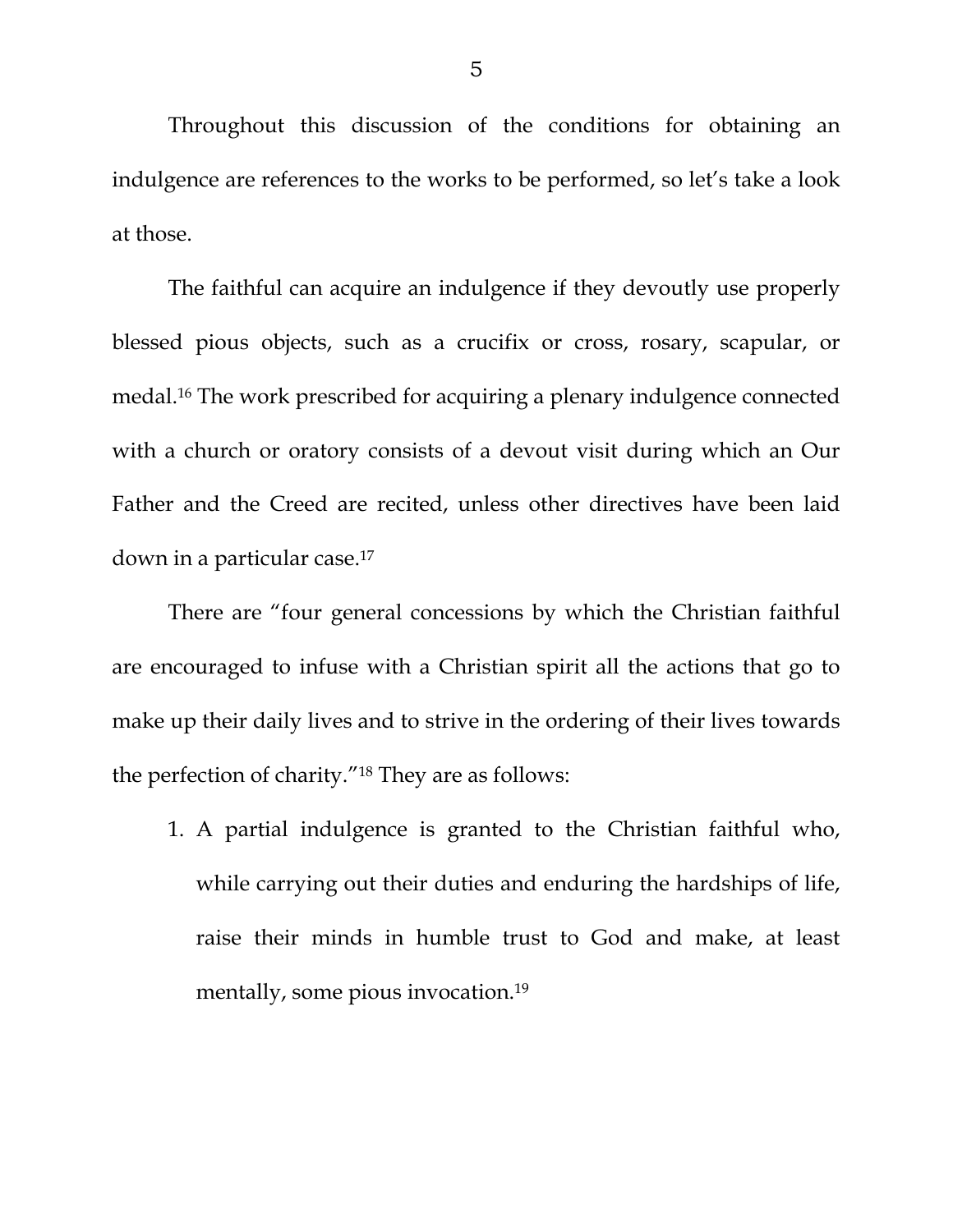- 2. A partial indulgence is granted to the faithful who, led by the spirit of faith, give compassionately of themselves or of their goods to serve their brothers [and sisters] in need.20
- 3. A partial indulgence is granted to the Christian faithful who, in a spirit of penance, voluntarily abstain from something that is licit for and pleasing to them.21
- 4. A partial indulgence is granted to the Christian faithful who, in the particular circumstances of daily life, voluntarily give explicit witness to their faith before others.<sup>22</sup>

 Notice how all four of these General Concessions address circumstance of everyday life, meaning that we do not need to go to a church or shrine to perform these works, but we can obtain indulgences by sanctifying our everyday activities, whether at work, at school or at home. These four grants "are fully in harmony with the Gospel and the doctrine of the Church, as clearly set forth by the Second Vatican Council" and are solidly based on texts from the Holy Scriptures.<sup>23</sup>

 Next Sunday I will discuss other concessions by which partial and plenary indulgences are granted for works of devotion, charity and penance.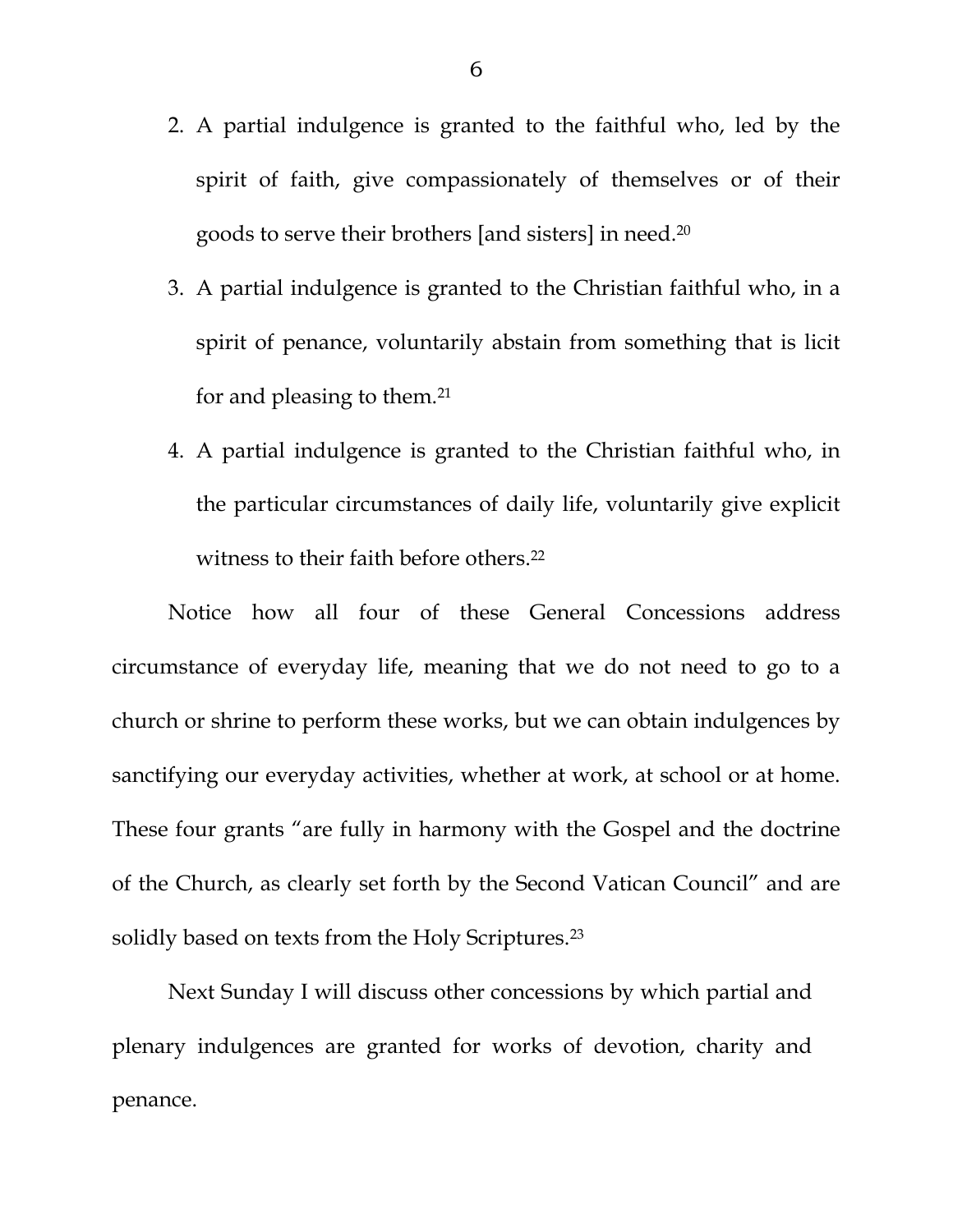As we continue this Lenten time of spiritual purification, may we cleanse our hearts as Christ cleansed the temple built by Herod in the Holy City. Jesus wanted to make the point that the people had lost sight of the real meaning of the Temple. Treating it as a commercial thoroughfare, they no longer placed God's commandments at the center of their lives. As Jesus cleansed them of this abuse, however, He also pushed them to see Himself as the new center of their relationship with God. It is through their allegiance to Him that they will be renewed and really cleansed.

In this time of Lent we are asked to reflect on our own preoccupations and allegiances. Where is Christ in our lives? Do we have time for him or do we let our daily concerns and practices leave him little time or space? If our relationship with Christ is central, then the way we deal with the business of life will flow from that, and we will have a sense of peace and direction. If we try to work the other way around, bringing Christ into our lives as secondary, we will find ourselves lost and confused. As Jesus says elsewhere in the Gospel of St. John, "I am the Way, the Truth and the Life." A core element to our Lenten journey is getting rid of what stops Christ being at the center of our life. Doing so uplifts us with the gift of his Spirit.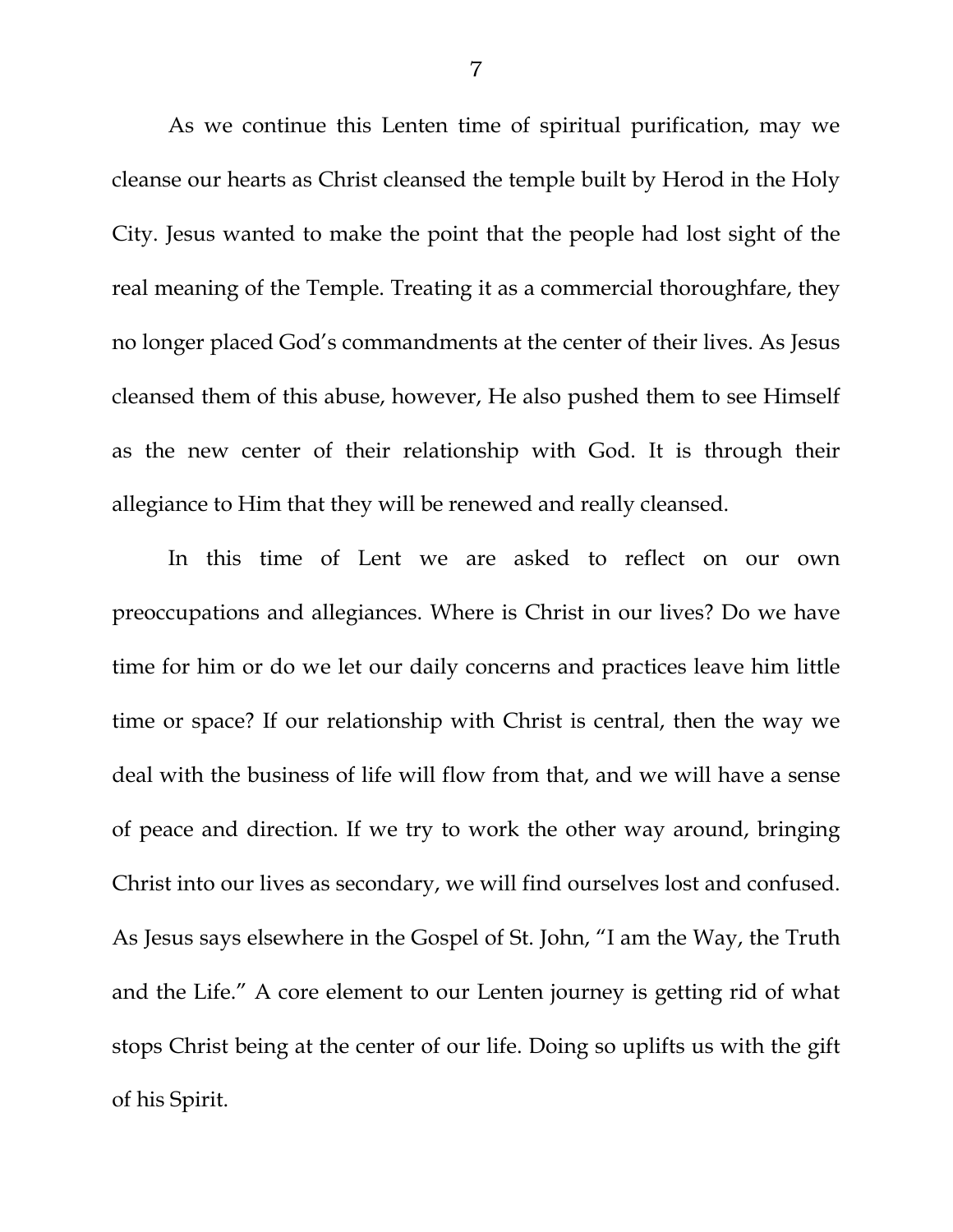As Jesus replaced the temple of Jerusalem with His own body, we are challenged in faith to believe that we are the new temple because of the paschal mystery of Jesus Christ, whose Body and Blood we receive in this Eucharist.

May God give us this grace. Amen.

 $\overline{a}$ 

<sup>1</sup> Apostolic Penitentiary, *Manual of Indulgences: Norms and Grants*, English translation of the *Enchiridion Indulgentiarum*, fourth edition, 1999, (Washington, D.C.: United States Conference of Catholic Bishops, 2006), N1, p. 13.

<sup>2</sup> *The New Dictionary of Theology*, s.v. "indulgences."

<sup>3</sup> *Manual of Indulgences*, N21, §2, p. 19.

<sup>4</sup> *Manual of Indulgences*, N17, p. 17; see also *Code of Canon Law* (1983), c. 996.

<sup>5</sup> *Manual of Indulgences*, N2, p. 13; see also *Code of Canon Law* (1983), c. 993.

<sup>6</sup> *Manual of Indulgences*, N3, p. 13; see also *Code of Canon Law* (1983), c. 994.

<sup>7</sup> *Manual of Indulgences*, N18, p. 17.

<sup>8</sup> *Manual of Indulgences*, N4, p. 13.

<sup>9</sup> *Manual of Indulgences*, N20, §1, p. 18.

<sup>10</sup> *Manual of Indulgences*, N20, §2, p. 18.

<sup>11</sup> *Manual of Indulgences*, N20, §3, p. 18.

<sup>12</sup> *Manual of Indulgences*, N20, §5, p. 18.

<sup>13</sup> *Manual of Indulgences*, N20, §1, p. 18.

<sup>&</sup>lt;sup>14</sup> The New Dictionary of Theology, s.v. "indulgences."